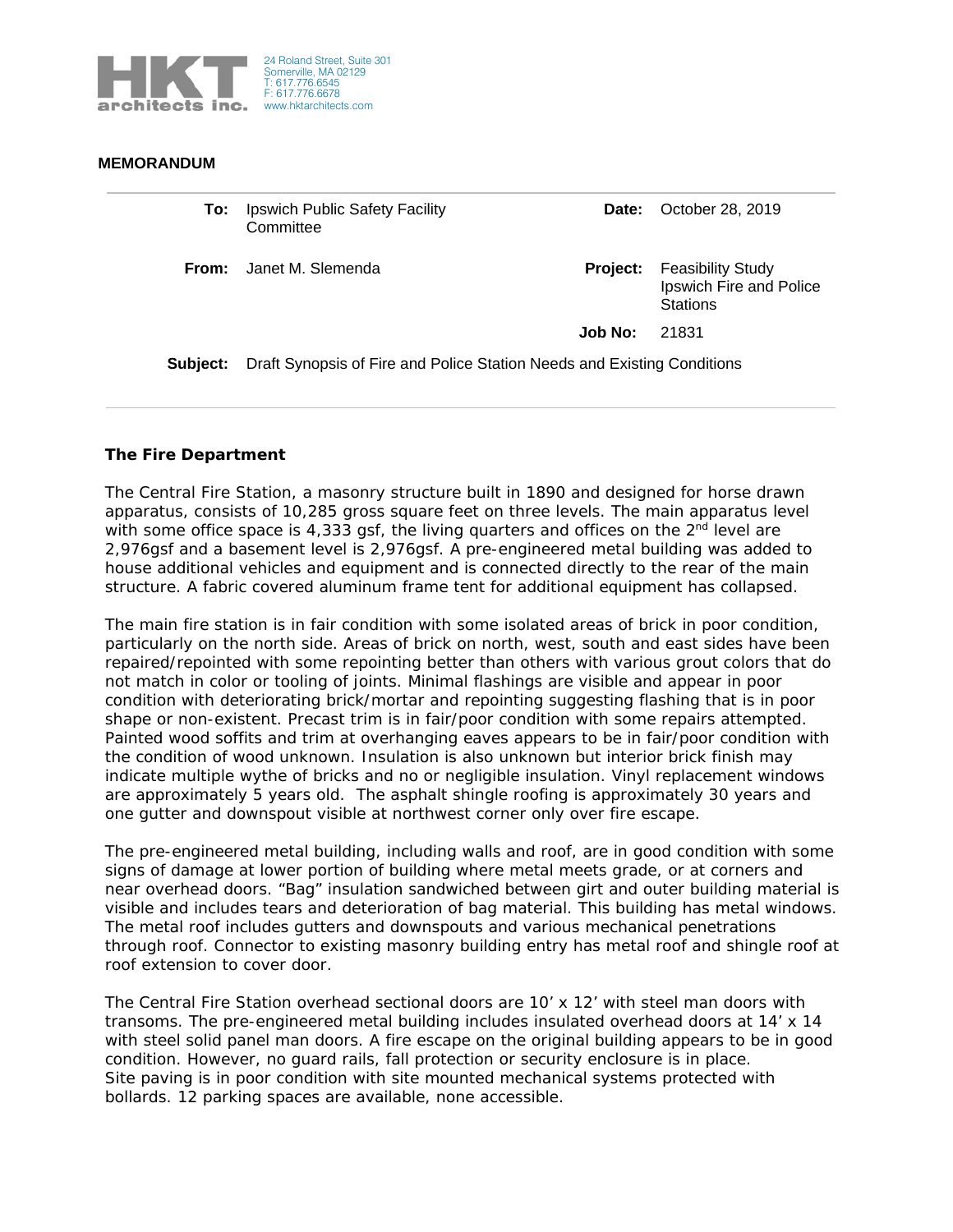

The interior of the Fire Station includes a concrete basement floor with gravel at perimeter drains. A concrete floor, with some cracking visible, has been poured over the original wood floor in the apparatus bays with floor drains located underneath vehicles. Other floor finishes include vinyl composition tile (or VAT), carpet and wood floors. The attic is unfinished except for some plywood has been placed on framing to create storage spaces for records.

The basement consists of unpainted brick and stone foundation walls and columns. Stone foundation walls, to approximately 4' to 8', are visible with remainder of walls constructed of brick. The first and second floors have painted brick, plywood or pre-finished paneling and painted GWB. These surfaces are in good to fair condition. Ceilings include a tin ceiling in poor condition in apparatus bays; acoustic tile and wood ceilings in other areas of first and second floors that are in good to fair condition. Painted wood and metal doors are in fair to good condition.

Other areas of note include:

- Toilet/Shower/Dorm Rooms: There are no separate facilities for men and women and limited fixtures for clean-up of contaminated individuals clothing and equipment
- Training classroom and areas for physical training are non-existent.
- Stairs: There is a wood winding stair to second level with wood balustrade, a wood stair to basement with rail on one side, a concrete stair to bulkhead door on north side of basement and a pull down stair provides access to the attic. Stair to basement/upper floor do not have a code compliant guardrail assembly.
- More than 90 columns, made of wood and concrete and raised on concrete bases populate the basement area.
- Areaways are filled in with CMU.
- The basement is wet with perimeter drains and sumps that have been installed.
- Casework in a number of locations was observed to be in fair to good condition.
- Accessibility: First floor Fire Prevention office is not accessible, first level doors have lever hardware, some upper level doors have lever hardware and others have noncompliant hardware. Entire upper and basement levels are not accessible. There is no elevator in the building. Second floor has no public spaces. There are no accessible toilets.
- There are 2 means of egress from basement/upper floor. Second floor exits via open stair and through Fire Prevention office or via fire escape. Basement has one exit through bulkhead and one exit up staircase and onto apparatus floor. Building has 2 exit doors on east side of building, one from apparatus bay and one through Fire Prevention office and two door exits out of pre-engineered portion of building.
- MEP/FP systems were not reviewed but systems are operational and maintained. A fire sprinkler systems is recommended. Any equipment over 20 years old can be maintained but may require full replacement in a major renovation. An assessment from another source describes a copper supply and cast iron waste and venting with an electric water heater in fair condition. A central system with boiler, hydronic baseboard radiators and cabinets, ductless split-systems, suspended gas unit heaters and vehicle exhaust fan unit is in fair condition. Source and distribution via a main switchboard with T-8 in fair condition. A natural gas generator is in fair conditon. The Fire Alarm system includes back-up emergency lights, and exit signs in fair condition.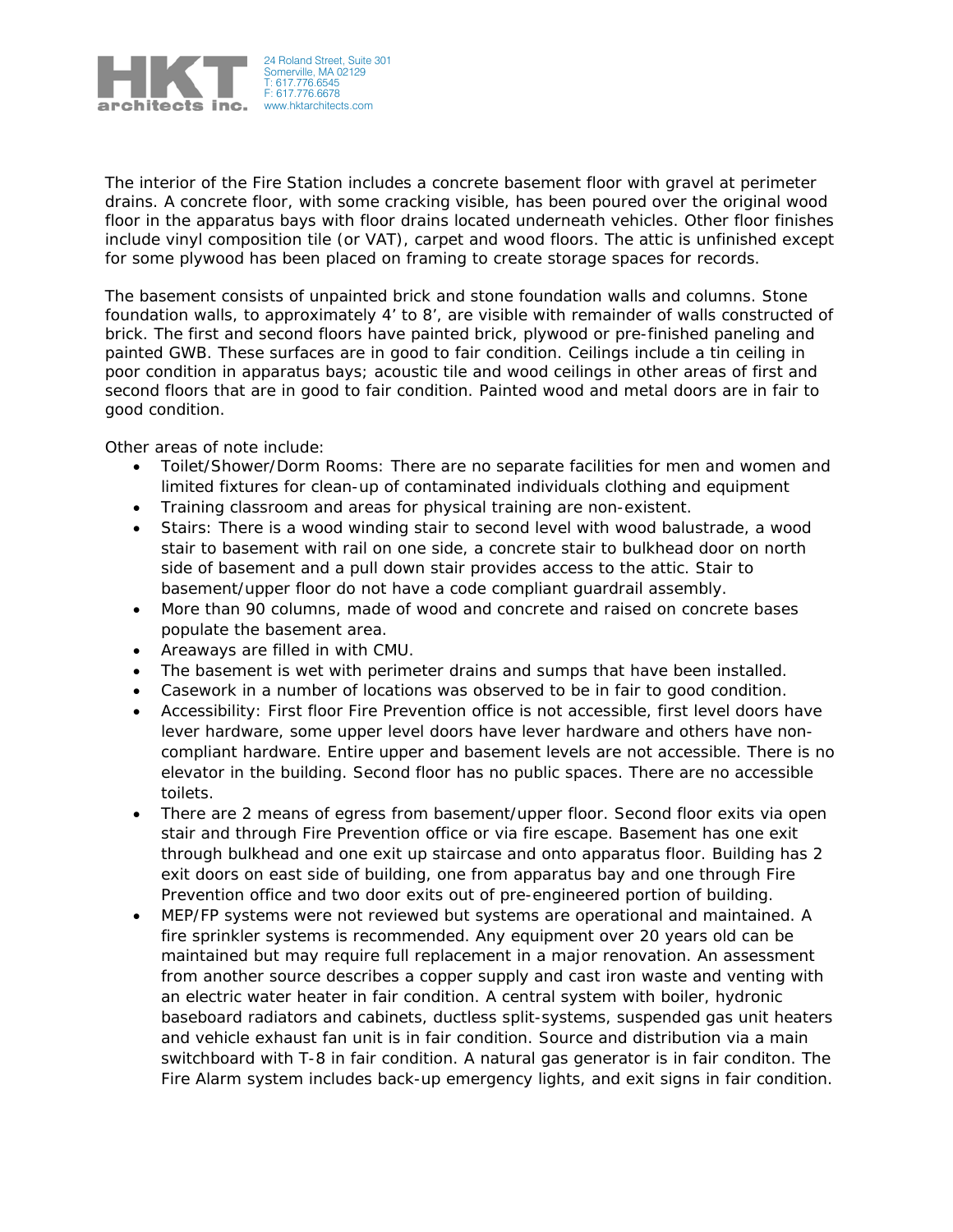

In conjunction with the architectural assessment of the Central Fire Station, programming for department needs was completed to determine if the building and site could provide adequate, safe and accessible operations areas for both the current and future needs of at least 20 years. Following completion of a detailed questionnaire by personnel and in-person interviews the following program was developed for either a stand-alone Fire Station or a joint Public Safety Facility with the Police Department. The department, along with responding to fire calls, provides energency medical services, marine rescue/firefighting, hazardous materials responses, technical rescues. fire prevention inspections, code enforcement and permitting, Student Awareness programs, Seniors SAFE education, car sear inspections and compliance, SCBA maintenance, in-house training and small equipment repair.

A Stand-Alone Fire Station would consist of the following:

- Public spaces including entry, lobby, public toilet and training/community room requires 2,373 gsf.
- Staff Support including Fitness requires 719 gsf.
- Administration spaces including offices for command staff, conference room, archive dcoument storage, supplies/copy requires 2,205 gsf.
- Staff support including dorm rooms, toilet/shower rooms, locker rooms, kitchen and day room, report writing/on-line training requires 2,496 gsf.
- Operations areas including appartus bays, gear laundry, workshop, medical cleaning/decontamination, SCBA fill room, oxygen storage, air compressor, Haz Mat and medical supply storage rooms, bulk storage, triage and training area requires 12,348 gsf.
- Building support areas including server, mechanical, electrical, fire protection/plumbing and vertiacal circulation require 3,283 gsf.
- Total for Stand-Alone Fire Station  $= 24,516$  gsf

The current facility of 10,285 gsf, built in 1890 with the pre-engineered addition, no longer supports the needs of a modern fire department. Up-to-date equipment and the supplies needed to support modern firefighting barely fits within the buidling allowing little room to safely manuever during calls. In addition the entire process of returning from a call with contaminated equipment cannot be addressed in the current configuration, therefore contaminated gear and equipement is brought into the building without a clear pathway for removal and cleaning. Staff support spaces, for sleeping, eating and showering, are inadequate and the building does not provide suitable office and work space to complete daily work efforts. Storage space for records and supplies is makeshift and much equipment and supplies are stored in absement subject to water infiltration.

## **The Police Department**

The Police Station, a masonry structure built in 1900 as a warehouse for the Water Department, consists of 9,097 gross square feet on three levels. The main level is 5,210 gsf, the basement level is 2,976 gsf and an attic level of 2,457 gsf.

The police station is in fair condition with some isolated areas of brick in poor condition. Some areas of brick have been repaired/repointed, some repointing with various grout colors that do not match in color or tooling of joints. No weep holes or open head joints observed particularly on the north side. Minimal copper step flashing visible appears in poor condition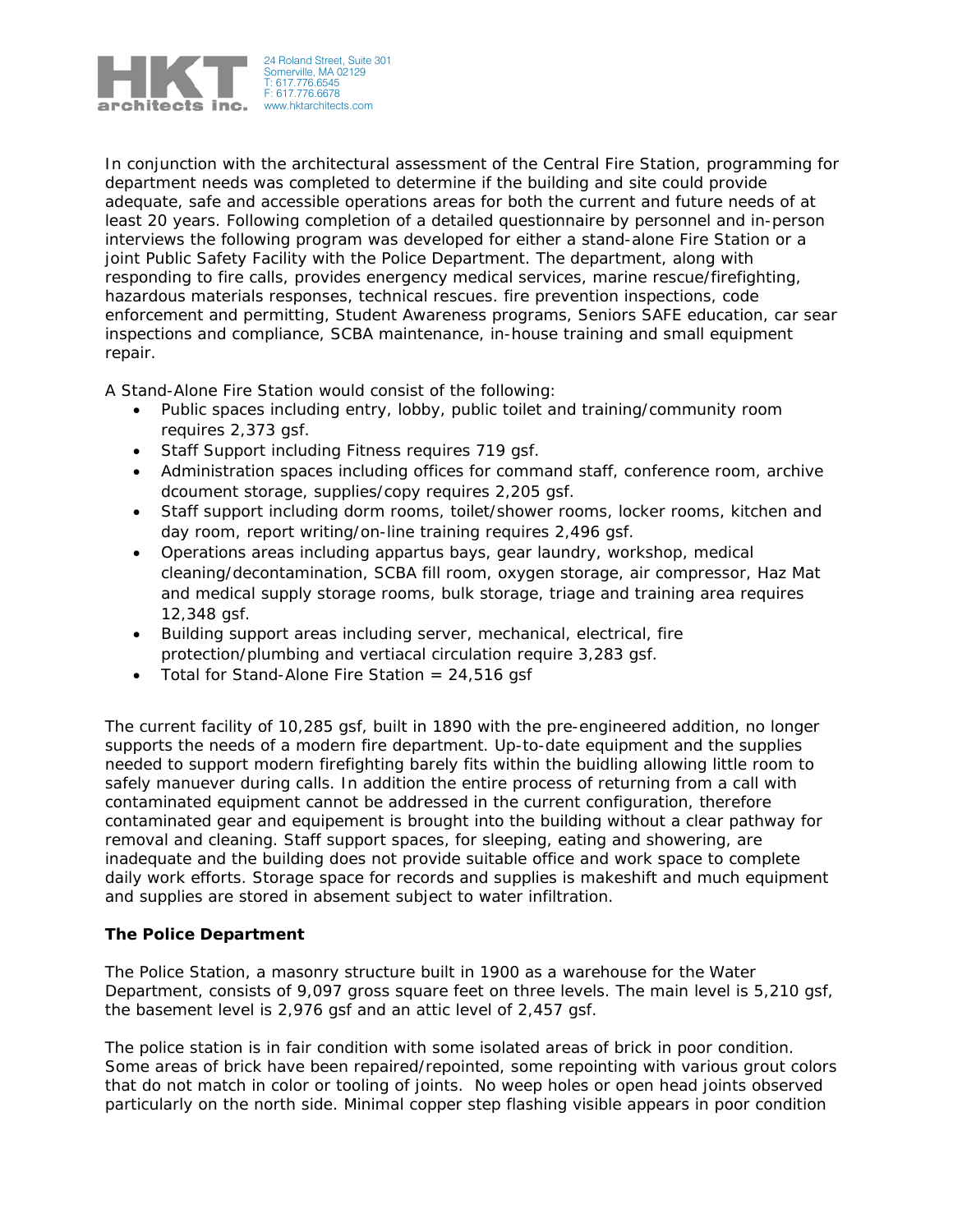

with suggestion of flashing over steel lintels at windows. Precast trim at sills, water table and panelized decorative trim is in fair condition with some visible damage on south elevation near where cars are parked. Painted wood soffits and trim are in poor to fair condition. There are no reported issues with the windows including original steel windows on garage portion of building although they should be replaced. Exterior painted trim is in fair condition.Gable construction with asphalt shingle and flat construction with single-ply EPDM membrane are in good condition. Aluminum coping overlaps original precast coping. Gutter and downspouts along eave sides of building are of various ages and colors. Downspout as "scupper" on south elevation of flat roof garage. Wall insulation is unknown but some interior finish is brick therefore assume multiple wythe of bricks and no or negligible insulation. The entry on Elm Street includes a painted wood panel door with lever hardware and divided lite sidelights and transom. The accessible steel entry door is on west side. There are several kinds of overhead sectional doors with some wood and some insulated steel. Doors are in fair condition with several overhaed doors in good condition.

Site paving is in poor condition. 9 parking spaces are available, none accessible.

The interior of the Police Station includes a concrete basement floor with ceramic tile at toilet/shower area and resilient at remainder. Floor finishes on the main floor include recessed mats, vinyl treads, resilient flooring, carpet, rubber flooring, concrete and resilient flooring in booking and cell block areas and ceramic tile in toilet rooms. The attic includes unfinished wood plank flooring with steel structural framing set approximately 12" above finished elevation. The attic has always been used for storage and floor openings with remains of lifting mechanism are still in place. Flooring is in fair to good condition.

The basement consists of painted brick, CMU and concrete, and painted gypsum wall board and ceramic tile in toilet rooms. The first floor has painted brick and CMU, painted plywood, finished wood paneling, painted gypsum wall board and ceramic tile in toilet rooms. plywood or pre-finished paneling and painted GWB. These surfaces are in good to fair condition. Ceilings include acoustic tile and painted GWB ceilings, exposed roof framing and plywood in attaic with batt insulation between rafters. Ceilings are in good to fair condition with plaster on lath in poor condition. Painted wood and metal doors with wood frames and trim and hollow metal frames are in good condition.

Other areas of note include:

- There are (2) 8x40 permanent trailers on site storing equipment.
- Booking and Cell Block Area: Movement of detainee from entry to cell includes arrival in sally port that is also used for storage, up a set of stairs to a booking area that is broken into several areas requiring moving detainee to complete processing, to cell block area. Cellblocks include 3 in one area and one in a sight/sound separation area, bars that have been covered with plexiglas, penal fixtures, restraint cell, audio and video surveillance, lockers for personal belongings, and various handcuff benches and handrails.
- Casework in a number of locations was observed to be in fair condition
- Stair to basement has railings on both sides and vinyl treads. Stairs to attic are unfinished but have rails on both sides. Stair to basement/attic do not have a code compliant guardrail assembly.
- Generators (2) and other mechanical equipment protected with bollards or located behind telephone poles which provides minimal protection.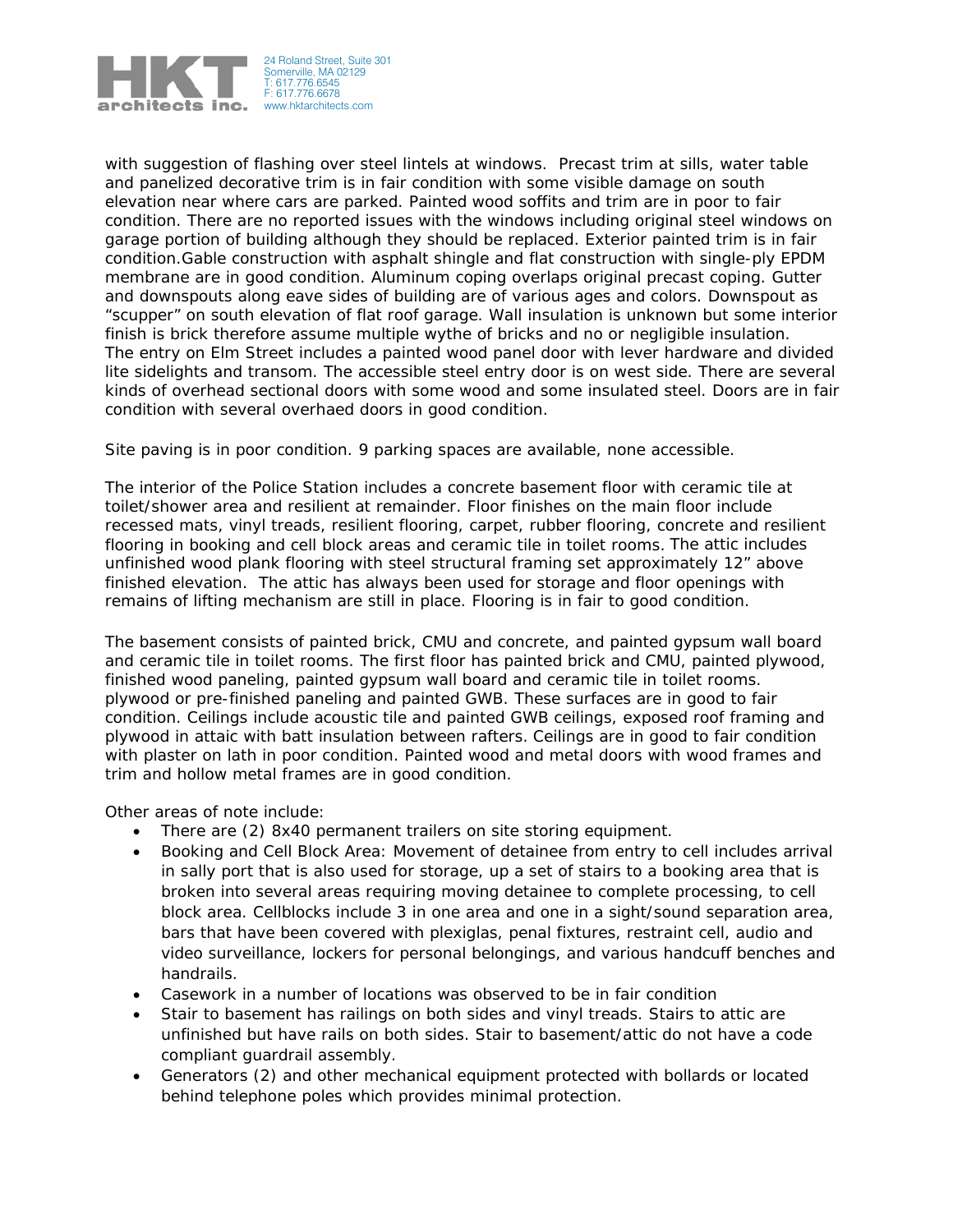

- Fabric covered aluminum frames tent in poor condition.
- Accessibility: Main door is not accessible and has no protected curbed sidewalk. First floor is accessible by way of ramp on west elevation which has a door bell. Accessible ramp has spalling concrete and rusting posts at rails. Most first level doors have lever hardware, although none in booking area. Basement and attic level doors do not. There is no elevator in the building.
- No public toilets. Toilets on first level appear accessible.
- There is 1 means of egress from basement and attic floors. Building has 1 exit door each on north, west and south sides of building. Stair from attic and basement exits via open stair to main level.
- Main lobby and booking area have steps leading into spaces located directly adjacent to door. Raised steel structure in attic are tripping hazards.
- MEP/FP systems were not reviewed but systems are operational and maintained. A fire sprinkler systems is recommended. Any equipment over 20 years old can be maintained but may require full replacement in a major renovation. An assessment from another source describes a copper supply and cast iron waste and venting with an electric water heater in fair condition. A central system with electric resistance units, ductless split-systems, suspended electric unit heaters in fair condition. Source and distribution via a main switchboard with T-8 in fair condition. A diesel generator is in fair conditon though undersized. The Fire Alarm system includes alarm panel, smoke detectors, alarms, strobes, pull stations, back-up emergency lights, and exit signs in fair condition.

In conjunction with the architectural assessment of the Police Station, programming for department needs was completed to determine if the building and site could provide adequate, safe and accessible operations areas for both the current and future needs of at least 20 years. Following completion of a detailed questionnaire by personnel and in-person interviews the following program was developed for either a stand-alone Police Station or a joint Public Safety Facility with the Fire Department. The department provides full law enforcement services including patrol functions, evidence storage, records keeping, firearms license processing, mooring requests, detectives division, School Resource Office, DARE, Community Resource Unit (CRU), IT officer, Marine patrol, and Emergency Management. The PD also sees the addition of a traffic enforcement division patrolled via motorcycle and a K9 team. The ECC is located within the Police Station at the public entrance and serves as the main lobby and first public contact point. The PD also requires operational spaces including training and small meetings.

A Stand-Alone Police Station would consist of the following:

- Public spaces including entry, lobby, public toilet and training/community room requires 1,834 gsf.
- Communications including the Emergency Communications Center (ECC) with office requires 765 gsf.
- Staff Support including Fitness requires 719 gsf.
- Administration spaces including offices for command staff, detectives office and interview room, conference room, archive dcoument storage, supplies/copy requires 2,629 gsf.
- Operations areas including sergeant and shared offices, roll call, report writing, evidence prep and storage, bulk evidence and armory require 2,155 gsf.